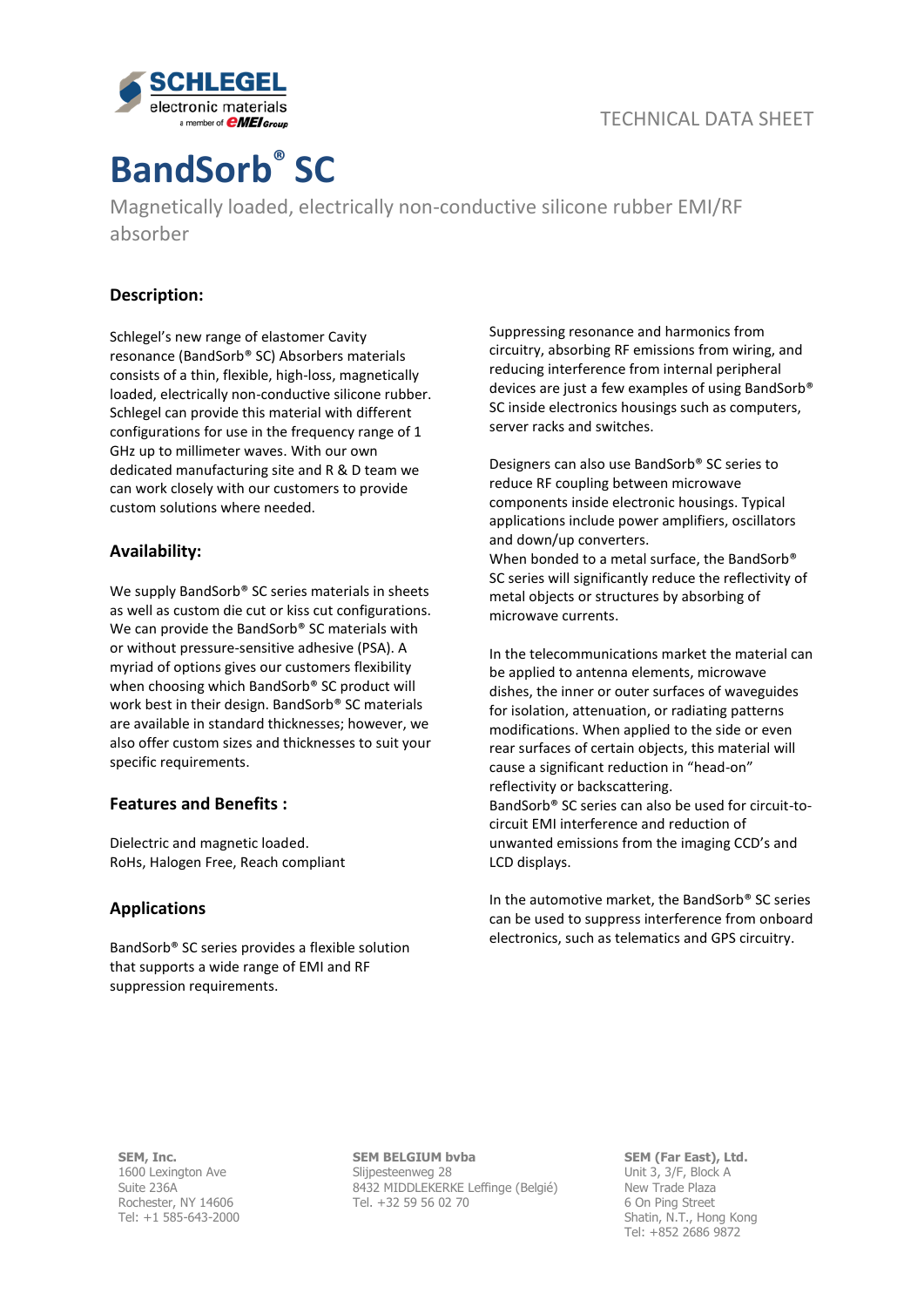

## TECHNICAL DATA SHEET

## **Physical Properties :**

| <b>Datasheet for Performance Characteristics</b> |                              |                              |                                                     |                     |                     |  |  |  |
|--------------------------------------------------|------------------------------|------------------------------|-----------------------------------------------------|---------------------|---------------------|--|--|--|
| <b>CHARACTERISTICS</b>                           | <b>TEST</b>                  | <b>UNIT</b>                  | <b>SPECIFICATIONS</b>                               |                     |                     |  |  |  |
| SEM Elastomers absorber                          |                              |                              | $SC-31$                                             | $SC-52$             | $SC-88$             |  |  |  |
| <b>Typical Frequency Range</b>                   | $\qquad \qquad \blacksquare$ | GHz                          | $\geqslant$ 12                                      | $\geqslant 6$       | < 6                 |  |  |  |
| <b>Typical Thicknesses</b>                       | $\qquad \qquad \blacksquare$ | mm (inch)                    | 0.25 (0.01), 0.50 (0.02), 1.0 (0.04) and 1.5 (0.06) |                     |                     |  |  |  |
| Available Size                                   |                              | mm (inch)                    | 300 x 300 (11.8 x 11.8)                             |                     |                     |  |  |  |
| Elastomer Binder                                 |                              |                              | Silicone                                            |                     |                     |  |  |  |
| <b>Hardness</b>                                  | <b>ASTM D 2240</b>           | Shore A                      | 65                                                  | 75                  | 87                  |  |  |  |
| Elongation                                       | ASTM D 412                   | %                            | 40                                                  | 37                  | 12                  |  |  |  |
| Tensile Strength                                 | ASTM D 412                   | MPa (psi)                    | 3.3(479)                                            | 4.5(653)            | 4.1 (595)           |  |  |  |
| Maximum Service                                  |                              | $^{\circ}$ C ( $^{\circ}$ F) | 170                                                 | 170                 | 170                 |  |  |  |
| Temperature                                      |                              |                              | (338)                                               | (338)               | (338)               |  |  |  |
| <b>Flammability Rating</b>                       | UL94*                        |                              | V0                                                  | V0                  | V <sub>0</sub>      |  |  |  |
| Colour                                           |                              |                              | Grey                                                | Grey                | Grey                |  |  |  |
| Surface Resistivity<br>ASTM D 991                | $\Omega$ -cm ( $\Omega$ -in) | $> 10^{10}$                  | $> 10^{10}$                                         | $> 10^{10}$         |                     |  |  |  |
|                                                  |                              |                              | $(> 4 \times 10^9)$                                 | $(> 4 \times 10^9)$ | $(> 4 \times 10^9)$ |  |  |  |
| Compliance                                       |                              |                              | 2011/65/EU(RoHS 2.0) Compliance, REACH SVHC         |                     |                     |  |  |  |
|                                                  |                              |                              | Compliance, Halogen free                            |                     |                     |  |  |  |

\*Tested in according to UL94 specification

-The technical specification data is based on SEM tests and analysis that we believe to be reliable. However, in no event, shall SEM be liable for inaccuracies or omissions contained therein. In all cases, details and values should be verified by the customer

## **Electromagnetic Properties:**



**SEM, Inc.** 1600 Lexington Ave Suite 236A Rochester, NY 14606 Tel: +1 585-643-2000 **SEM BELGIUM bvba** Slijpesteenweg 28 8432 MIDDLEKERKE Leffinge (Belgié) Tel. +32 59 56 02 70

**SEM (Far East), Ltd.** Unit 3, 3/F, Block A New Trade Plaza 6 On Ping Street Shatin, N.T., Hong Kong Tel: +852 2686 9872